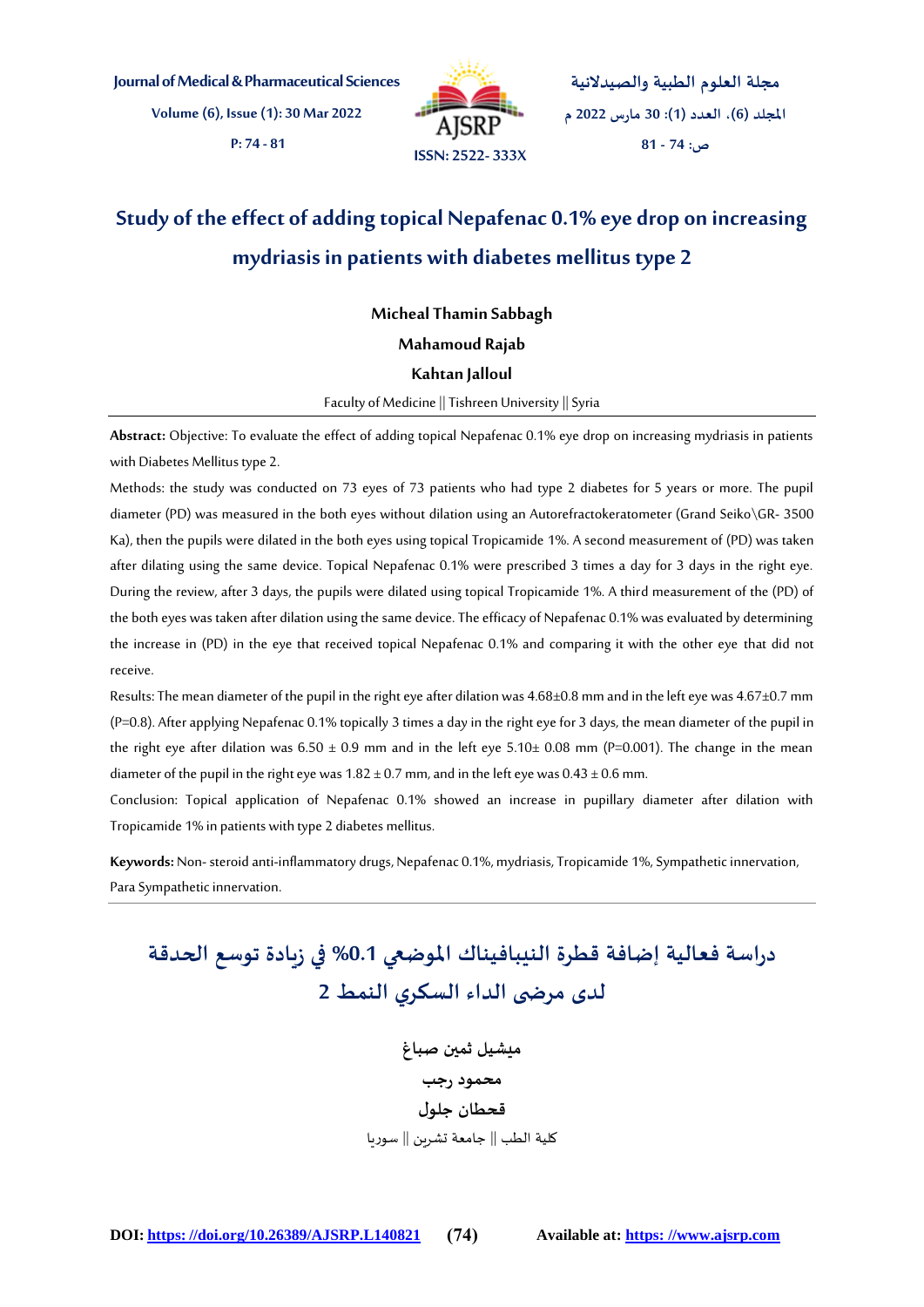**المستخلص:** الهدف: تقييم تأثير إضافة قطرة نيبافيناك%0.1 موضعياً على زبادة توسع حدقة العين لدى مرضى داء السكري من النوع ً<br>أ  $\overline{2}$ 

الطرائق: أجريت الدراسة على 73عين لـ 73مريضاً مصابين بداء السكري من النمط 2لمدة 5سنوات أو أكثر. تم قياس قطر الحدقة (PD)في ً كلتا العينين دون توسيع الحدقة باستخدام مقياس أسواء االنكساراآللي (Ka 3500 -GR \ Seiko Grand)، ثم تم توسيع الحدقتين في كلتا العينين باستخدام Tropicamide الموضعي. تم أخذ قياس ثانٍ لـ (PD) بعد التوسيع باستخدام نفس الجهاز. تم وضع ًنيبافيناك 0.1% الموضعي 3 مرات يوميًا لمدة 3 أيام في العين اليمنى. خلال المراجعة، بعد 3 أيام، تم توسيع حدقة العين باستخدام Tropicamide %1 املوضعي. تم أخذ قياس ثالث لـ (PD (لكلتا العينين بعد التوسيع باستخدام نفس الجهاز. تم تقييم فعالية نيبافيناك0.1% من خلال تحديد الزيادة في(PD) في العين التي تلقت نيبافيناك 0.1% الموضعي ومقارنتها بالعين الأخرى التي لم تتلق النيبافيناك.

النتائج: كان متوسط قطر الحدقة في العين اليمنى بعد التوسيع 4.68±0.8 ملم وفي العين اليسرى كان 4.67±0.7 ملم )0.8 = P). بعد ٍ<br>أ تطبيق نيبافيناك%0.1 موضعيًا 3 مرات يوميًا في العين اليمنى لمدة 3 أيام، كان متوسط قطر الحدقة في العين اليمنى بعد التوسيع **ً**<br>: 6.50±0.9 ملم وفي العين اليسرى 5.10±0.08 ملم )0.001. = P (كان التغيير في متوسط قطر الحدقة في العين اليمنى

1.82±0.7 ملم، وفي العين اليسرى كانت 0.43±0.6 ملم.

الخلاصة: التطبيق الموضعي للننبافيناك0.1% أظهر زيادة في قطر الحدقة بعد التوسيع بتروبيكاميد 1% في مرضى السكري من النمط 2.

**الكلمات املفتاحية:** األدوية املضادة لاللتهاب غير الستيرويدية، نيبافيناك،0.1% توسع حدقة العين، تروبيكاميد،1% التعصيب الودي، التعصيب نظير الودي**.**

## **Introduction.**

Diabetes mellitus (DM) is considered a global epidemic, and constitutes one of the most important health care challenges  $\left[1\right]$ , as chronic high blood sugar causes damage to multiple organs, especially the eyes, kidneys, nerves, heart and blood vessels  $^{[2]}$ . .

Diabetic retinopathy (DR) is a common complication of diabetes and is still the main cause of blindness in the working age group  $^{[3]}$ . .

Pupillary responses to light stimuli and pupil diameter (PD) are controlled by the Sympathetic innervation (SI) and Para Sympathetic innervation (PSI), which may be affected by Diabetes as a mechanism explaining small PD  $[4-5]$ , ,

In addition, the concentrations of Prostaglandins (PGs) are high in the aqueous humor in diabetic patients <sup>[6]</sup>, and their contraction effect on smooth muscles, including the pupillary sphincter, has been demonstrated in them. Therefore, the PD of diabetic patients is usually smaller than that of healthy people.

Since Diabetic retinopathy (DR) and cataract are more common in these patients, it is very important to provide adequate mydriasis to detect and manage these complications, whether cataract surgery within a good workspace or the diagnosis and treatment of retinal vessel disorders.

Non- steroid anti- inflamatory drugs (NSAIDs) are potent inhibitors of Cyclooxygenase (COX) which play a role in the synthesis of  $PGs$ <sup>[7]</sup>. Nepafenac 0.1% is an ophthalmic NSAID drug that is a potent inhibitor of COX- 1 and COX- 2 for the control of pain and inflammation in ophthalmological practice  $^{[8-9]}.$ In this study, it is assumed that inhibition of prostaglandin synthesis by topical Nepafenac 0.1% increases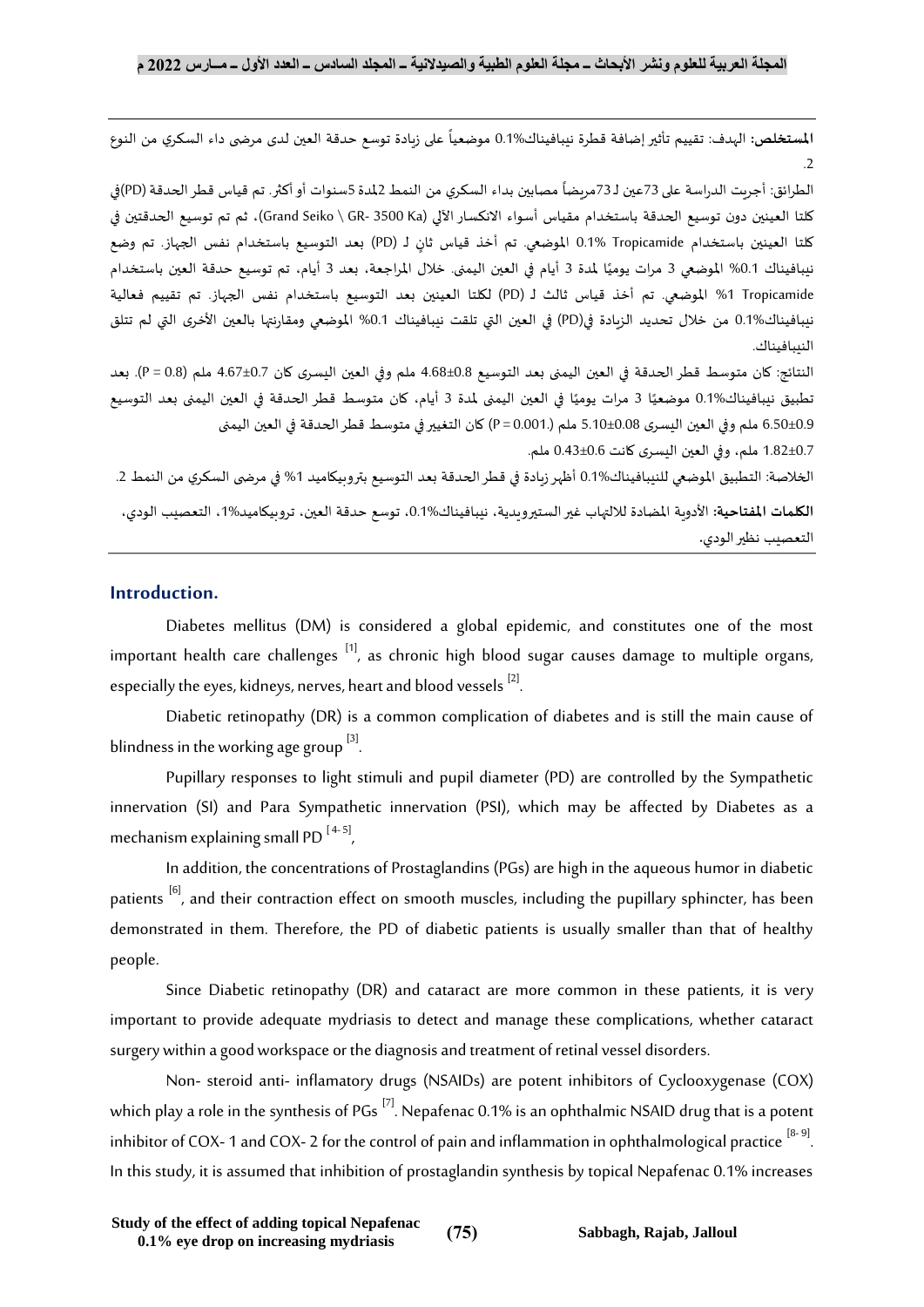the effect of mydriatic drugs such as Tropicamide 1% for example, in patients with type 2 Diabetes Mellitus (DM2).

#### **Research Issue:**

Mydriasis is an essential diagnostic and therapeutic procedure in ophthalmic practice. It is necessary for examining the crystal body and detecting pathological changes in it. It also provides a suitable surgical field for cataract extraction in a safe and effective manner. It constitutes an important factor for examining and evaluating pathological changes in the retina and its vessels and in the choroid, and it provides adequate and safe access to retinal and vascular lesions when a treatment procedure such as laser photocoagulation is needed.

In diabetic patients, mydriasis is of great importance as they are more likely to develop cataracts earlier and more frequently than non- diabetics, and diabetic retinopathy as an important cause of jectblindness is treatable in the event of early detection.

This requires providing sufficient pupillary dilation first, and second for examinations for optimal and safer therapeutic intervention.

#### **Subjects and methods**

The research sample included 73 patients (32 males, 41 females) of DM2 patients who attended the ophthalmological clinic at Tishreen University Hospital in Lattakia during the period 2021- 2020 and the

The age of the study sample patients ranged from 47 to 69 years, and the average age was 57 years.

The duration of diabetes mellitus ranged from 5 to 14 years, and the average duration was 8 years.

The Inclusion criteria were Type 2 diabetes patients, the duration of the DM2 is 5 years or more, Age between 70- 40 years.

The Exclusion criteria were Type 1 diabetes mellitus, Previous ophthalmic surgery: cataract, posterior vitrectomy, Previous trauma to the eye that damaged the pupillary sphincter or iris, Uveitis/posterior synechiae, Glaucoma / new vascular glaucoma, Iris disorders: Coloboma/ PEX, Taking drugs that block the alpha receptors in the context of prostate diseases, Taking non- steroidal antiinflammatory drugs systemically or locally within a period of 14 days from the date of the examination, 3<sup>rd</sup> Nerve pulsy

The (PD) was measured in the both eyes without dilation using an Autorefractokeratometer (Grand Seiko\GR- 3500 Ka), then the pupils were dilated in the both eyes using topical Tropicamide 1% at a rate of 3 times with an interval of 5 minutes and waiting for 15 minutes after the last drop. A second measurement of (PD) was taken after dilating using the same device. Topical Nepafenac 0.1% were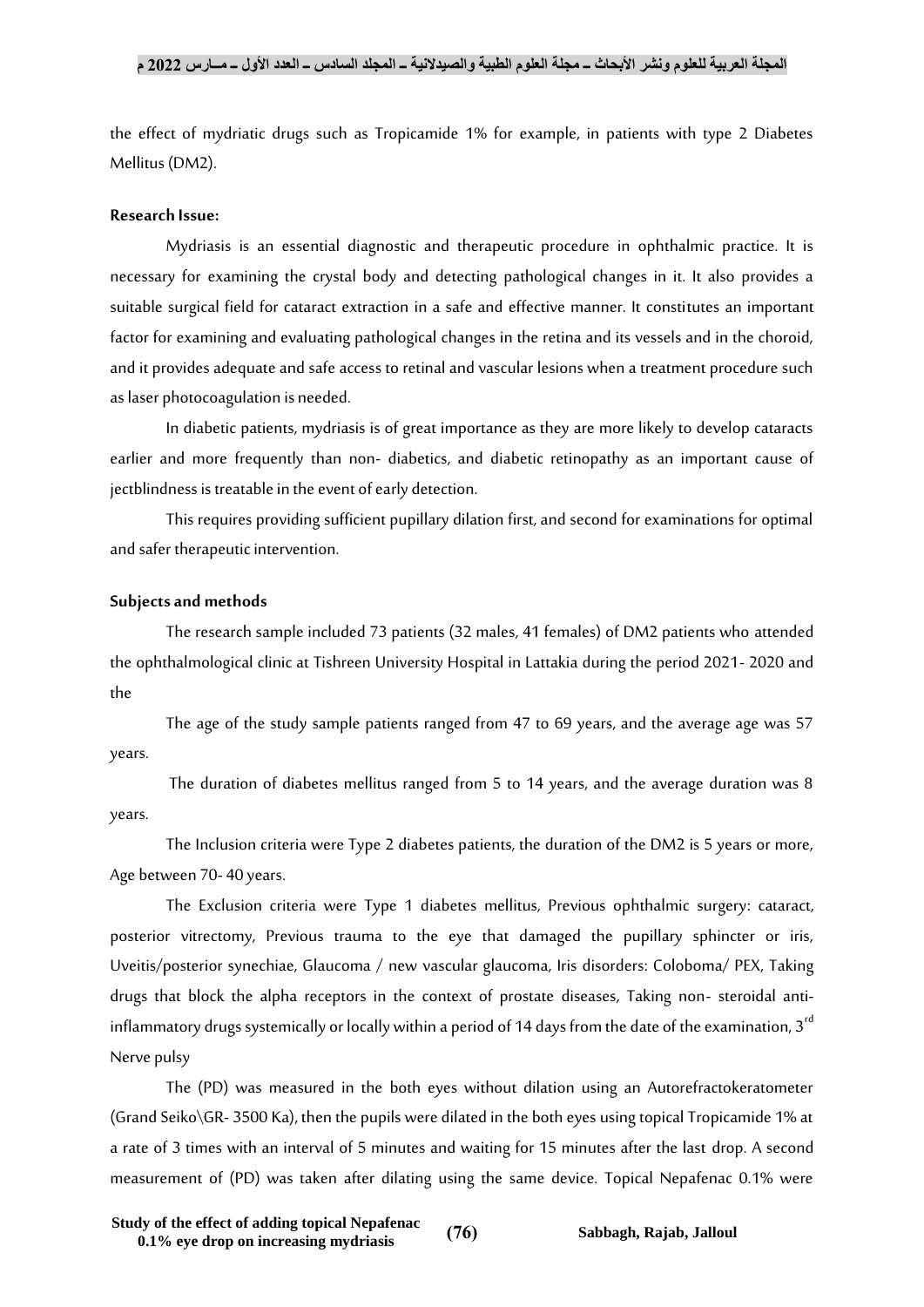prescribed 3 times a day for 3 days in the right eye. During the review, after 3 days, the pupils were dilated using topical Tropicamide 1%. A third measurement of (PD) of the both eyes was taken after dilation using the same device.

The same observer performed all measurements. Pupil diameter was measured using an Autorefractokeratometer under illumination conditions of the examination room.

## **methods of the statistics.**

Study Design: Comparative Study (Cross Sectional)

1- Descriptive statistics:

Quantitative variables were expressed as mean  $\pm$  SD.

Qualitative variables were expressed in frequencies and percentages.

2- Inferential Statistical Based on Statistics Laws:

Independent T student test to study the mean differences between two independent groups.

The results are considered statistically significant with a p-value of  $\leq$  5%.

Adoption of the program IBM SPSS statistics (version20) to calculate the statistical transactions and analysis the results.

## **Results.**

1- Demographic results: there were 32 males (43.80%) and 41 females (56.20%) of DM2 patients. (Figure 1)



#### **Figure (1) The distribution of the sample between the two sexes.**

2- Mean  $\pm$  SD effects of tested drugs on pupil diameter: PD in the right eye before dilation was 3.19 $\pm$ 0.4 mm and in the left eye was  $3.17\pm0.4$  mm (P=0.8). after pupil dilation with topical Tropicamide 1%, the mean PD in the right eye was  $4.68\pm0.8$  mm and in the left eye was  $4.67\pm0.7$  mm (P=0.9).

After applying topical Nepafenac 0.1% the mean PD in the right eye after dilation was  $6.50 \pm 0.9$ mm and in the left eye  $5.10 \pm 0.08$  mm (P=0.001).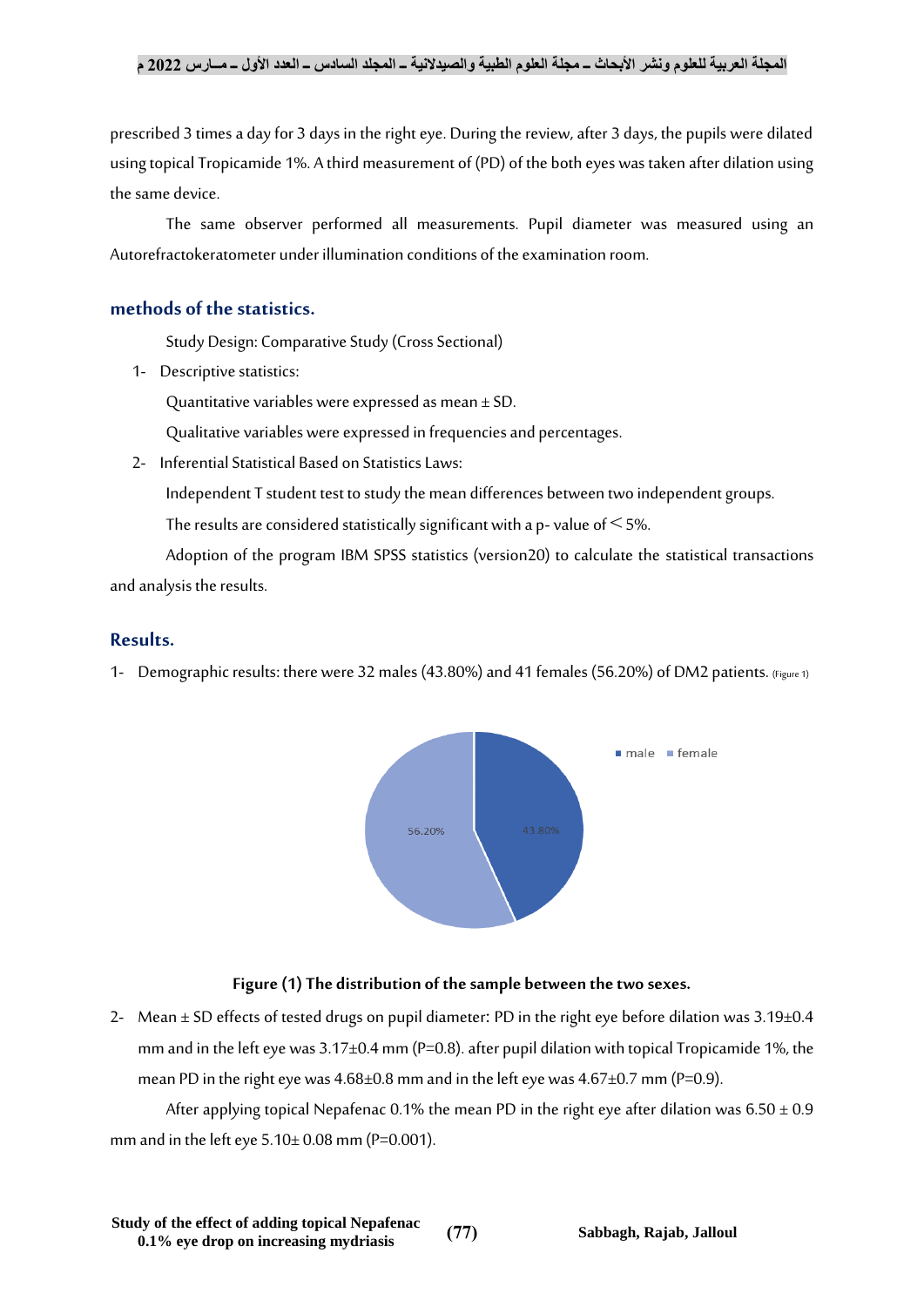The mean change in PD after dilation before and after applying Nepafenac 0.1% was in the right eye 1.82 mm and in the left eye 0.43 mm ( $P=0.001$ ). (table 1)

**Table (1) Mean ± SD effects of tested drugs on pupil diameter before dilation, after dilation, after dilation and adding Nepafenac, The mean values of the change in PD.**

| search group                                                                                         | N  | <b>OD</b>         | <b>OS</b>         | P-value |
|------------------------------------------------------------------------------------------------------|----|-------------------|-------------------|---------|
| PD before dilation with tropic amide 1%                                                              | 73 | $3.19 \pm 0.4$ mm | $3.17\pm0.4$ mm   | 0.8     |
| PD after dilation with Tropic amide 1% in the                                                        | 73 | $4.68{\pm}0.8$ mm | $4.67 \pm 0.7$ mm | 0.9     |
| PD after dilation with Tropic amide 1% and adding<br>Nepafenac 0.1%                                  | 73 | $6.50\pm0.9$ mm   | $5.10\pm0.8$ mm   | 0.001   |
| The mean values of the change in PD after dilating<br>with Tropic amide 1% and adding Nepafenac 0.5% | 73 | $1.82$ mm         | $0.43$ mm         | 0.001   |

N: Number of the sample, PD: Pupil Diameter, OD: Right eye (the study eye), OS: The left eye (the fellow eye), Significant P- Value  $<$  5%.

#### **Discussion.**

This study is a cross- sectional comparative study, which evaluated the efficacy of a topical applying of Nepafenac 0.1% in increasing Mydriasis in patients with DM2.

It focused on the criterion of change in pupil diameter after dilation with Tropicamed 1% before and after the applying of Nepafenac 0.1% to evaluate the effectiveness of this drug.

The study included patients with DM2, because diabetic patients are exposed to a greater proportion of inflammatory factors that have the most important role in making the pupil diameter smaller than in non- diabetic patients. Where it was found that high blood sugar level activates the metabolism of arachidonic acid via the COX and lipoxygenase (LOX) pathways and the production of inflammatory mediators such as prostaglandins (PGD, PGE2, PGF2α), thromboxane (TXA2), leukotrienes (LTEL4TC4, LTEL4,LTD4), and it was found that the concentration of these products is high within the aqueous humor and vitreous humor in these patients.

In this study, We found no statistically significant difference in PD between the both eyes before the dilation (P=0.8), we also found no statistically significant difference in PD between the both eyes after dilation(P=0.9), but We found statistically significant difference in PD between the both eyes after dilation before and after applying topical Nepafenac 0.1%, where the mean PD in the right eye that received Nepafenac increased by 1.82 mm (38%), while the mean PD in the left eye that did not received Nepafenac increased by 0.43 mm (9%) (P=0.001).

By comparing the results of our study with international studies, we find that these results are consistent with the findings of Kiziltoprak et al  $[10]$  in Turkey,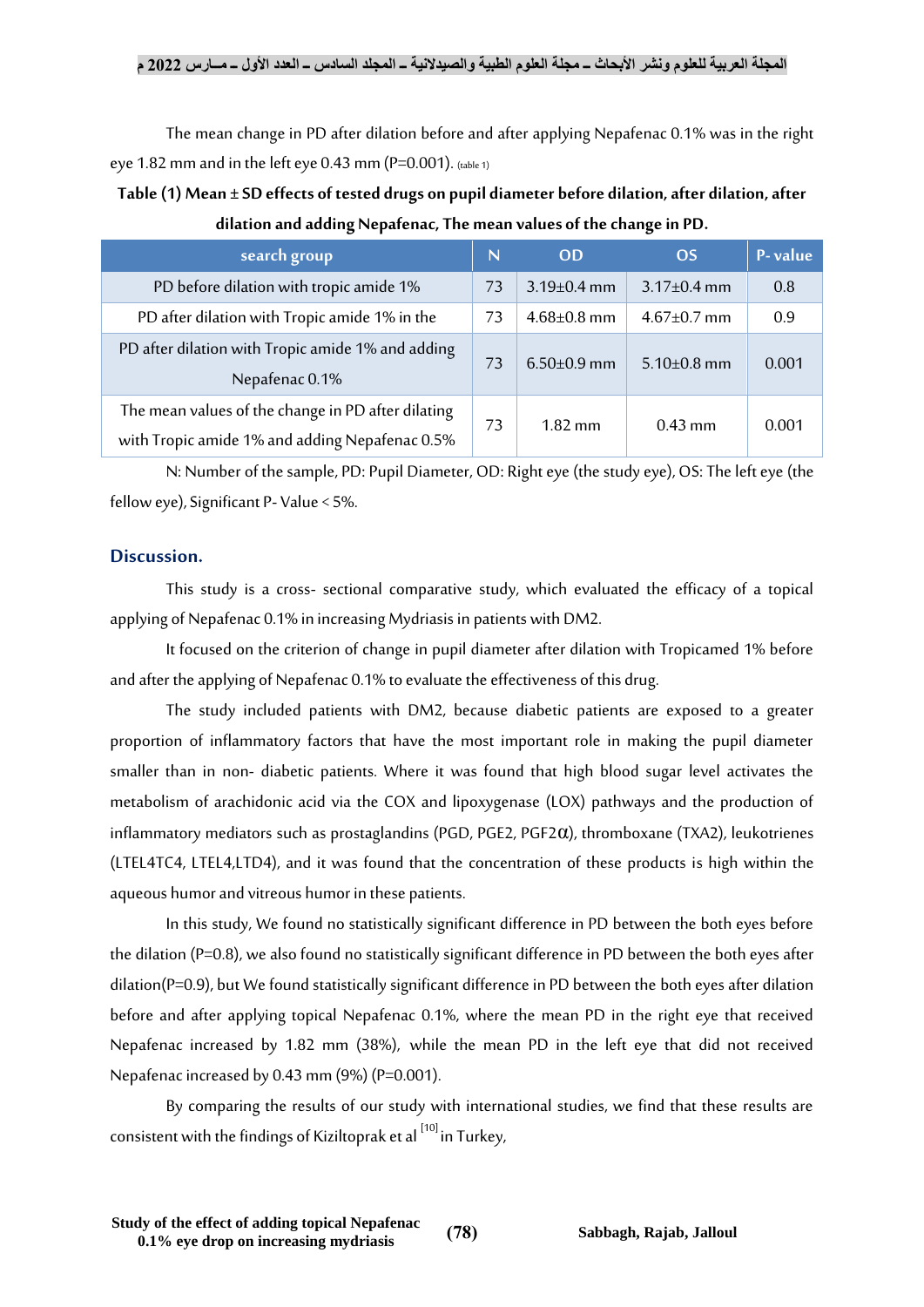Zanetti et al  $^{[11]}$  in Brazil Cervantes coste et al  $^{[12]}$  in Mexico, where these studies confirmed the role of NSAIDs in general and Nepafenac in particular in inhibiting the synthesis of inflammatory factors within the aqueous humor, leading to a decrease their concentration in it and thus reducing their constriction effect on the pupillary sphincter muscle, thus allowing to obtain greater effect of topical mydriatics.

The average diameter of the pupil after dilation and application of Nepafenac 0.1% in the study of Kiziltoprak et al in the study eye was 5.64 mm and in the control eye 5.67 mm, in contrast, the average diameter of the pupil in our study after dilation and application of Nepafenac 0.1% was 6.5 mm and 5.1 mm in the study eye and the control eye respectively.

These differences can be linked to the number of the sample. The number of patients in the study sample of Kiziltoprak et al was 82, of whom only 43 patients had diabetes, compared to 73 patients in our study, all of whom were patients with diabetes.

In our study, 0.1% Nepafenac was administered 3 times a day for 3 days. In the study of Kiziltoprak and colleagues, it was applied 3 times for 1 day before the examination. In the study of Kiziltoprak et al, the pupil was dilated using Cyclopentolate 1% for one time and then measuring the PD after an hour, while in our study, Tropicamed 1% was used for 3 times with an interval of 5 minutes and measuring the diameter of the pupil after 15 minutes.

In Cervantes et al 's study, the measured pupillary diameter at the end of surgery was 7.9 mm in the group receiving Nepafenac, and in our study the largest pupillary diameter after dilation was 7.7 mm. This small difference is due to the exclusion of patients with diabetes in Cervantes et al 's study and their use of a combination of Tropicamed 0.8% and Phenylephrine 5%, while our study included patients with type 2 diabetes and used Tropicamed 1% only. In the study of Cervantes et al, the pupil diameter was measured by a compass from the operating microscope used in cataract surgery, while in our study the pupil diameter was measured by an Autorefractokeratometer under the lighting conditions of the examination room and without surgical intervention.

In the study of Ahmed et al  $^{\left[ 13\right] }$ , the pupil diameter at the end of the surgical procedure was 7.2 mm, which is lower than the values shown in our study. This is due to the presence of surgical intervention in Ahmed and colleagues' study and manual measurement of the pupil diameter using calipers.

In Zanetti et al 's study, the average diameter of the pupil after dilation was 7.8 mm, which is greater than the values shown in our study. This small difference is due to the exclusion of diabetic patients from the study of Zanetti et al, and the use of a mixture of Tropicamed 0.5% and Phenylephrine 5%, and that their study was conducted on Prednisolone, ketorolac, and Nepafenac.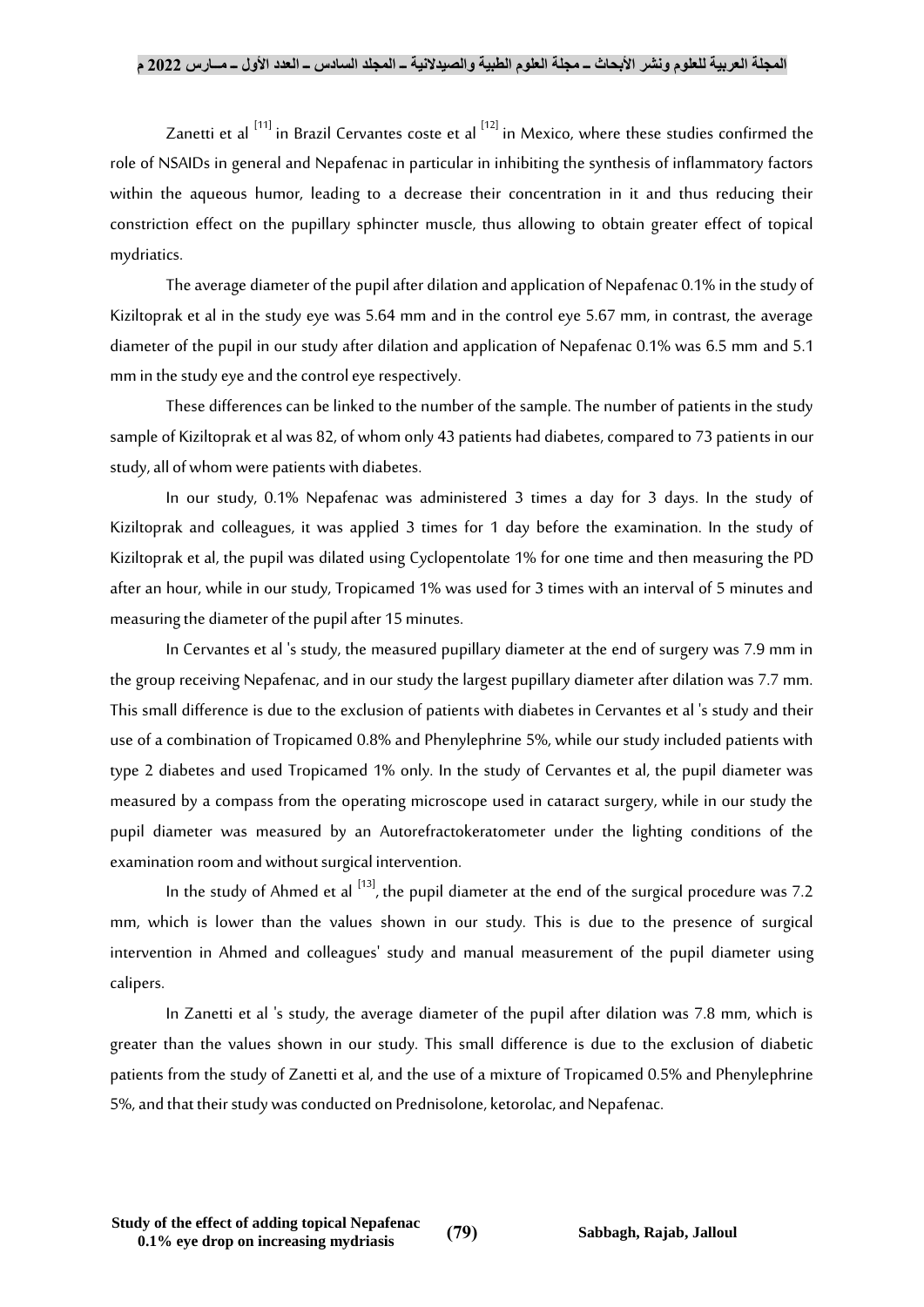#### **Conclusion.**

The diameter of the pupil in patients with DM2 is affected by the presence of inflammatory factors within the aqueous humor, the diameter of the pupil becomes smaller and its response to topical pharmacological dilators is reduced. The effect of Nepafenac is shown by inhibiting the synthesis of these Factors and nullify their negative effect, so it should be given to patients with diabetes to provide greater dilation of the pupils and facilitate Ophthalmic examinations and interventional procedures.

# **Recommendations.**

- 1. Giving patients with type 2 diabetes mellitus a drop of Nepafenac 0.1% topicaly 3 times a day for 3 days before conducting ophthalmological examinations and before performing the surgical intervention.
- 2. Conducting more studies with a larger sample size and other medicinal preparations such as bromfenac and others.

#### **REFERENCES.**

- 1- Vanajarani, A.C. Evaluation of Retinal Ganglion Cell Activity by Pattern Visual Evoked Potential In Type2 Diabetic Patients. Chengalpattu Medical College, The Tamilnadu Dr. M.G.R. Medical University, 2017.
- 2- Aparna, A. Role of VEPs in Early Diagnosis of Central Neuropathy in Type 2 Diabetes Mellitus. Indian Journal of Public Health Research & Development, Vol. 7, No. 4, 2016, 160- 165.
- 3- Yau, J.W; Rogers, S.L; Kawasaki, R; Lamoureux, E.L; Kowalski, J.W; Bek, T; Chen, Sh. J; Dekker, J.M; Fletcher, A; Grauslund, J; Haffner, S; Hamman, R.F; Ikram, M.K; Kayama, T; Klein, B.E; Klein, R; Krishnaiah, S; Mayurasakorn, K; O'Hare, J.P; Orchard, T.J; Porta, M; Rema, M; Roy, M.S; Sharma, T; Shaw, J; Taylor, H; Tielsch, J.M; Varma, R; Wang, J.J; Wang, N. West, Sh; Xu, L; Yasuda, M; Zhang, X; Mitchell, P; Wong, T.Y. Meta- Analysis for Eye Disease (META- EYE) Study Group. Global prevalence and major risk factors of diabetic retinopathy. Diabetes Care, Vol. 35, 2012, 556- 564.
- 4- Gupta P, Verma N, Bhattacharya S, et al. Association of diabetic autonomic neuropathy with red blood cell aldose reductase activity. Can J Diabetes 2014;38: 22–25.
- 5- Lerner AG, Bernabé- Ortiz A, Ticse R,. Type 2 diabetes and cardiac autonomic neuropathy screening using dynamic pupillometry. Diabet Med 2015;32;1470–1478.
- 6- Luo P, Wang MH. Eicosanoids, b- cell function, and diabetes. Prostaglandins Other Lipid Mediat 2011;95: 1–10.
- 7- Ahuja M, Dhake AS, Sharma SK. Topical ocular delivery of NSAIDs. AAPS J 2008;10: 229–241.
- 8- Lane SS, Modi SS, Lehmann RP. Nepafenac suspension 0.1% for the prevention and treatment of ocular inflammation associated with cataract surgery. J Cataract Refract Surg 2007;33: 53–58.